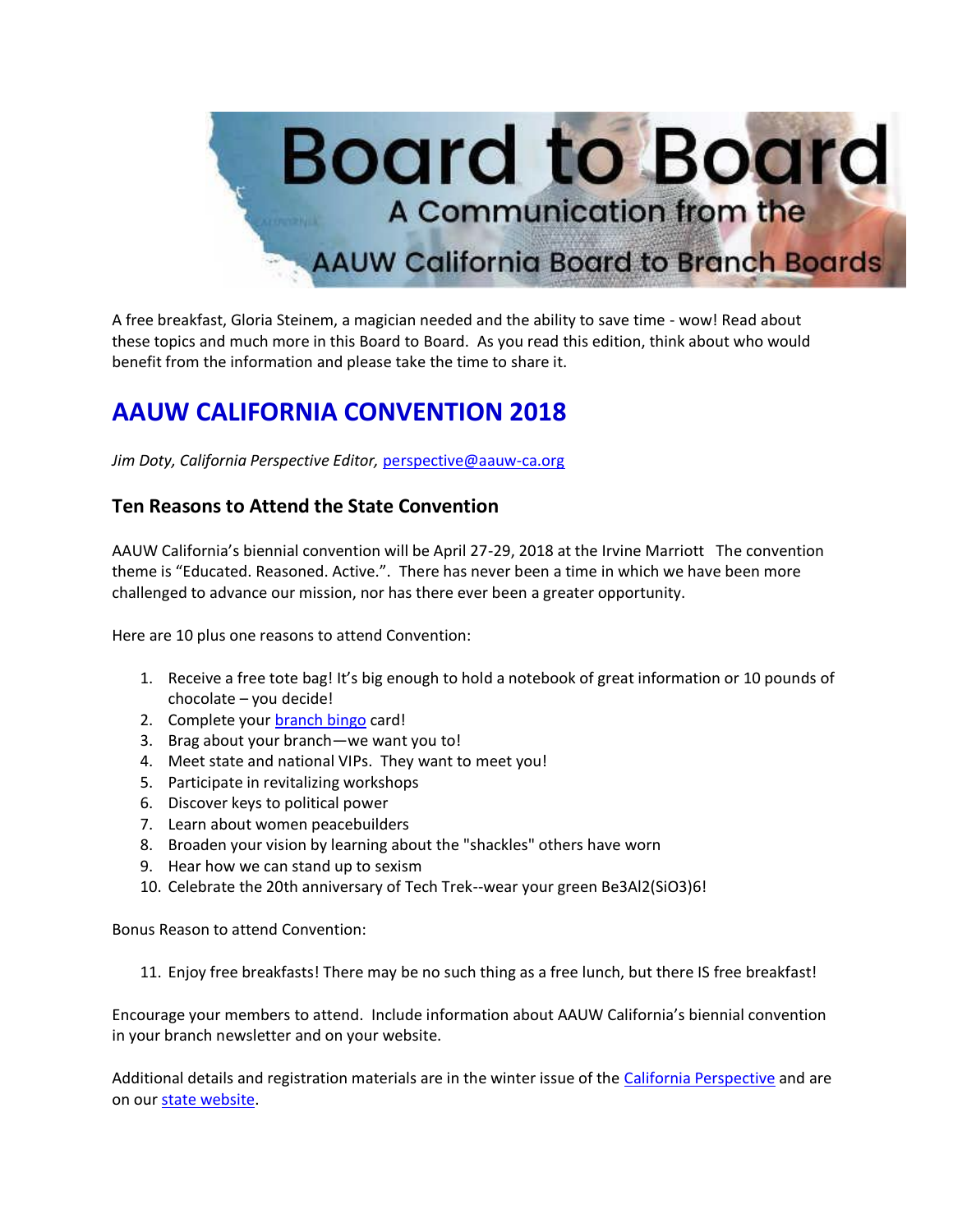# **AAUW FUND**

*Sharon Westafer, Director, AAUW Fund Committee Chair,* [aauwfund@aauw-ca.org](mailto:aauwfund@aauw-ca.org)

### **Important deadlines**

Please remember that nominations for AAUW CA Named Gift Honoree and Branch Named Gift Honoree/s are due February 15, 2018. Forms are available on the **AAUW California website**. Thank you to those of you who've turned them in early.

Thank you to all of the branches and individual AAUW members who made donations to the AAUW Fund in 2017. AAUW California continues to be one of the top contributors to the AAUW Fund. Yearend branch contribution reports should be arriving from National at the end of February. We'll distribute the reports as soon as we receive them.

The Victor Valley branch has established an honorarium in Donna Mertens' name (our AAUW California president). The fund number is #4435. Honorariums are a way for branches and individuals to honor someone without having to make the large monetary commitment of an endowment. An honorarium is completed at \$5000 and can be designated toward a certain AAUW project.

While there won't be a Fund workshop at the convention, the committee will be available at the open space session on Saturday afternoon to answer any questions you have about the Fund.

# **COLLEGE/UNIVERSITY (C/U) COMMITTEE**

*Tina Byrne, C/U Committee Chair,* [aauwtina@gmail.com](mailto:aauwtina@gmail.com)

### **A Brief View of the College/University Partnership Value**

Value to Branches

- College faculty and staff are prospective branch members
- Graduates are prospective future members (Give a Grad a Gift)
- Programming opportunities and resources (Title IX speakers, STEM)
- Potential use of campus facilities
- Opportunity to put AAUW's mission into action
- Members experience the impact of branch participation with students (NCCWSL, Start Smart, Scholarships)

Value to Colleges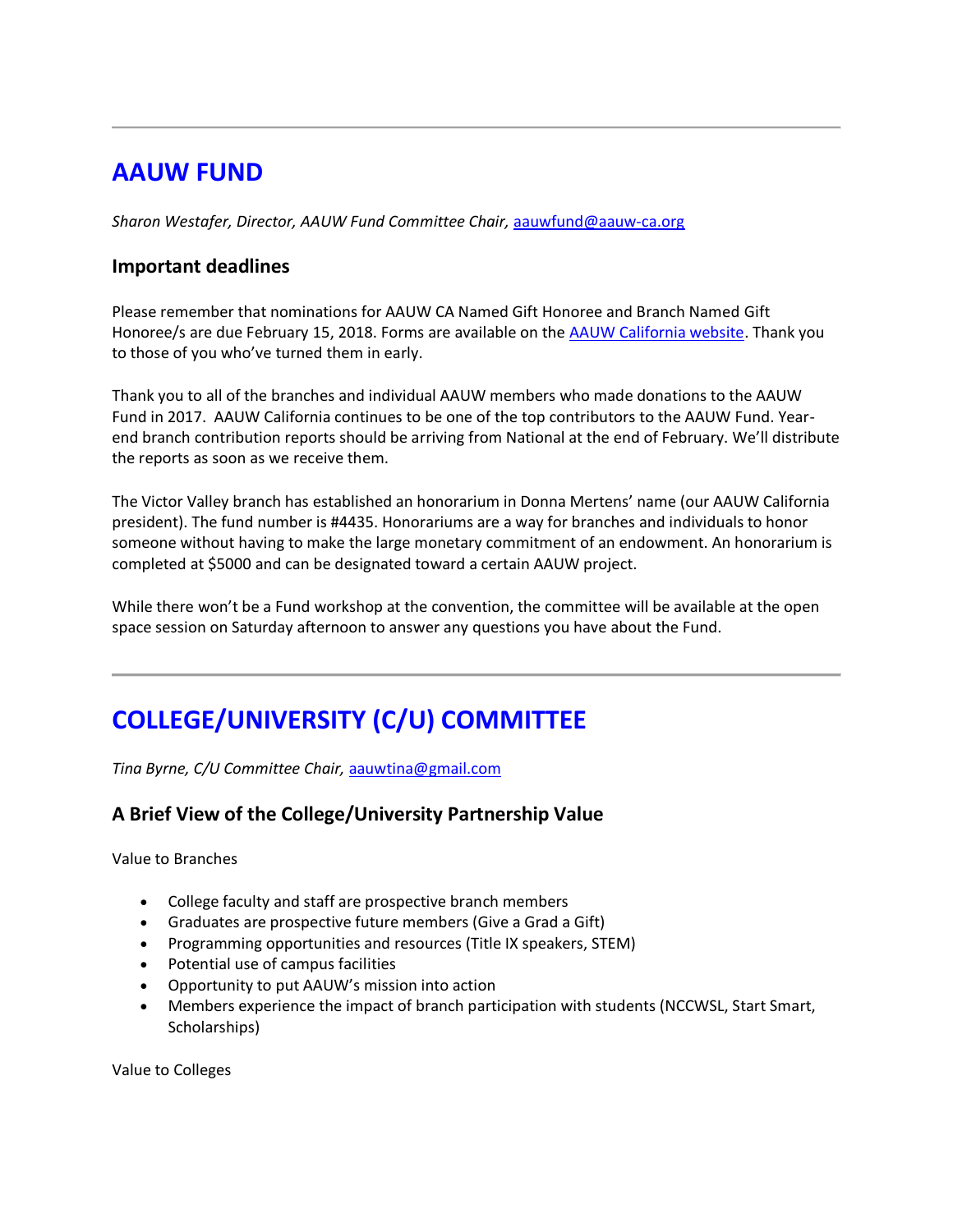- Access to education funding
- Faculty and Staff can access scholarship funding for graduate work
- Scholarships for undergraduate and graduate students
- Access to Start Smart and Work Smart workshops
- Leadership development for students (NCCSWL)
- Access to funding for Campus Actions Projects and Campus Outreach Programs.

# **COMMUNICATIONS**

*Sandi Gabe, Director, Communication Committee Chair,* [Communications@aauw-ca.org](mailto:Communications@aauw-ca.org)

### **Mailing List Magician Needed**

Do you have experience with Excel? Do you like to manipulate data? Or, are you willing to learn? The Communications Committee is searching for a new team member to help maintain our mailing lists. In 4 hours a month you can assure that the right people get the right messages by syncing, joining and updating our lists. Training will be provided. For more information, contact [communications@aauw](mailto:communications@aauw-ca.org)[ca.org.](mailto:communications@aauw-ca.org)

### **Is it private? Are you sure?**

We have a responsibility to protect our members' information. If you have posted your branch directory or the AAUW California directory, please confirm that you have it password protected so that it can not be accessed by non-members.

#### **Have a technology question? Have a cool tool you want to share?**

You're invited to join the newly formed AAUW California Technology Peer Group on Thursday, February 22nd from 6:30-8 pm. At our initial meeting we'll discuss how the group will work and Facebook best practices.

We'll meet by conference call initially to determine areas of interest and will follow with monthly meetings focused on a particular tool or need identified by the group.

Please complete this form to RSVP and share your background and interests.

Join us to share your wisdom or learn some new techniques!

### **FINANCE**

*Pat Ferrer, CFO,cfo@aauw-ca.org*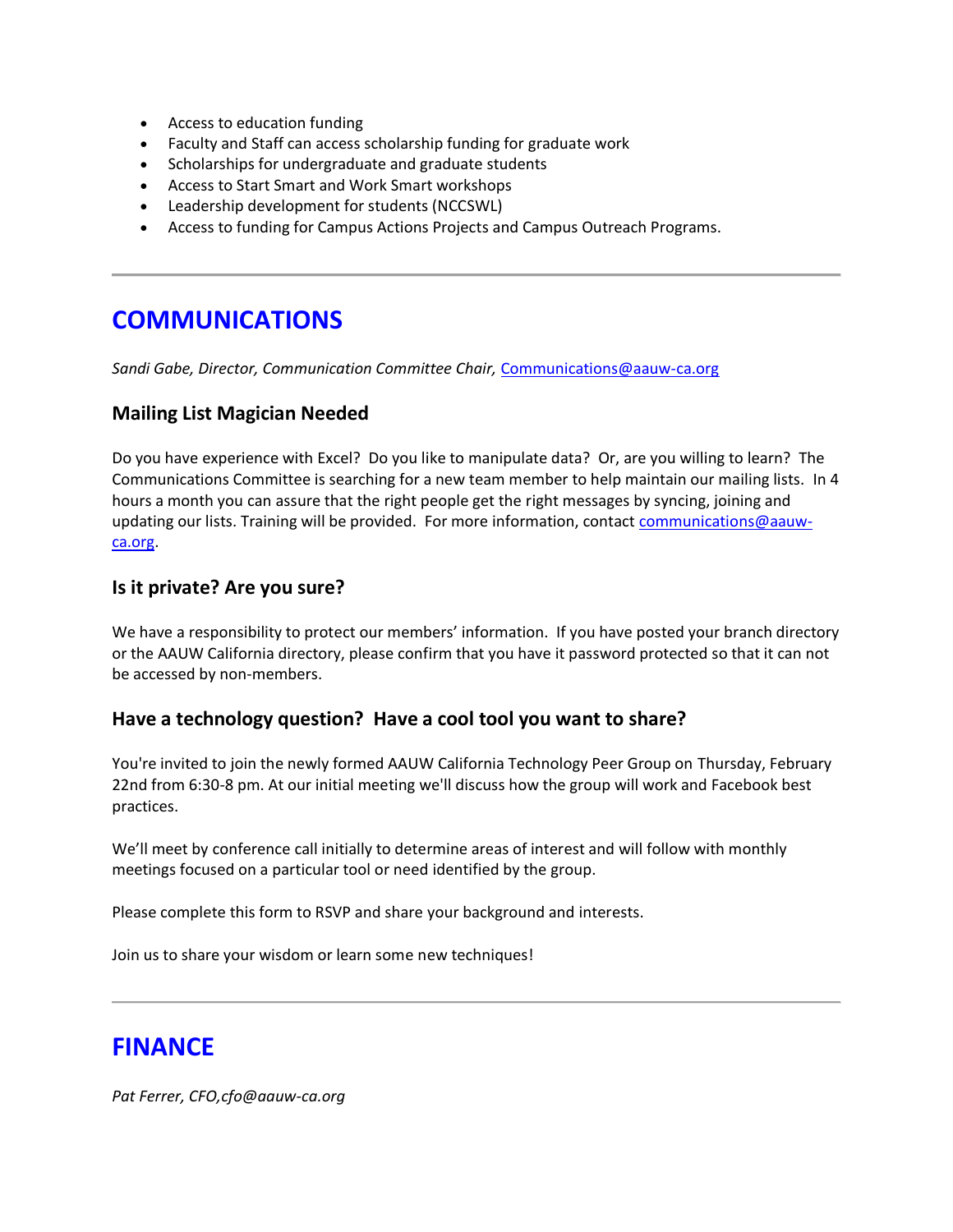### **Want to pay your membership dues with a credit card?**

The free MPP [\(Membership Payment Program\)](https://bor.aauw-ca.org/sendy/l/YlrJ763AeyF892b51vFm0EptRw/xWUaKrtiYQzSVouY0oNFkQ/Exg1GtAXeKFHKLCQQ9cRJw) service at National offers branch members the ability to pay their dues (National, State, and Branch) with a credit card. What does it take? Your branch needs to sign up for MPP.

Once your branch is on MPP there are more benefits too. See the Membership Committee article in the [November 2017 Board to Board.](https://bor.aauw-ca.org/sendy/l/YlrJ763AeyF892b51vFm0EptRw/001GyNlD8ekTJVxIWWpFjg/Exg1GtAXeKFHKLCQQ9cRJw) Why is AAUW California encouraging you to use the MPP? In the last calendar year, we deposited over 700 membership dues checks. If you estimate each check takes 5 minutes to deposit (checking that it is complete, entering in QuickBooks, stamping the back for deposit to…, and mailing to our bank), that is 3,500 hours of our administrative assistant's time. Time that could be spent doing tasks that benefit the membership more.

Save time—and make paying dues easier—encourage your branch to sign up for MPP (if necessary) and then take advantage of the program.

# **LEADERSHIP DEVELOPMENT**

*Cathy Foxhoven, Co-President Elect, Leadership Development Chair,* [leaderdev@aauw-ca.org](mailto:leaderdev@aauw-ca.org)

### **Befuddled by 21st Century Technology?**

Are you frustrated trying to keep up with 21st Century technology? Should you, your board and members do Facebook, Instagram, Twitter, and if so, how do you do it? Well, worry no more. AAUW California Resource Connection can help your branch.

If you are looking for a very informative, helpful program make your request through [AAUW CA Branch](https://bor.aauw-ca.org/sendy/l/YlrJ763AeyF892b51vFm0EptRw/XBXH0lNGKIOG0892s1a763Rfpw/Exg1GtAXeKFHKLCQQ9cRJw)  [Resource Connection.](https://bor.aauw-ca.org/sendy/l/YlrJ763AeyF892b51vFm0EptRw/XBXH0lNGKIOG0892s1a763Rfpw/Exg1GtAXeKFHKLCQQ9cRJw)

Your branch will be so delighted they took the leap into the 21st Century!

### **MEMBERSHIP**

*Deanna Arthur (Secretary) and Kathy Andreini, Membership Committee Co-Chairs,* [membership@aauw](mailto:membership@aauw-ca.org)[ca.org](mailto:membership@aauw-ca.org)

### **What Worked for Your Branch?**

The Membership Committee would love to hear from you! What recruitment/retention efforts worked for you? Did you try something that didn't work? If so, do you have a theory about why it didn't work?